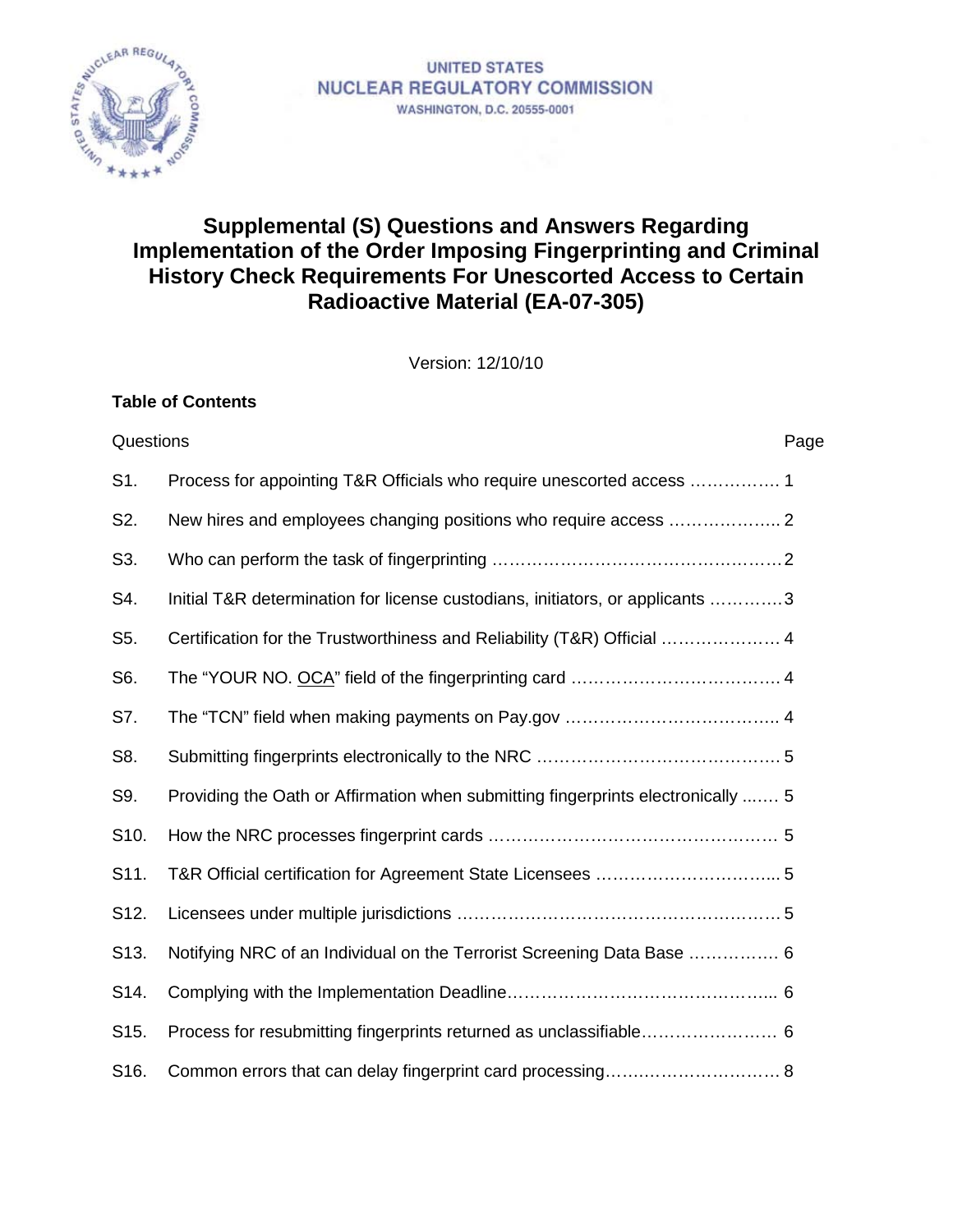#### **S1. What is the process for appointing a Trustworthiness and Reliability (T&R) Official if they require unescorted access to radioactive materials?**

NRC Order EA-07-305, Section III, Paragraph A.2 states:

*"Within ninety (90) days of the date of this Order, the Licensee shall provide under oath or affirmation, a certification that the Trustworthiness and Reliability (T&R) Official (an individual with the responsibility to determine the trustworthiness and reliability of another individual requiring unescorted access to the radioactive materials identified in Attachment 2) is deemed trustworthy and reliable by the Licensee as required in paragraph B.2 of this Order."* 

Paragraph B.2 states in part:

*"If the T&R Official requires unescorted access, the Licensee must consider the results of fingerprinting and the review of an FBI identification and criminal history records check as a component in approving a T&R Official."*

The Licensee must also consider the three minimum requirements of the Increased Controls (i.e. employment history, education and, personal references) in approving a T&R official.

#### **Procedure for appointing a T&R Official who requires unescorted access to radioactive material**:

**Step 1:** The Licensee should submit one completed, legible standard fingerprint card (Form FD-258, ORIMDNRCOOOZ) for the individual nominated to be the T&R Official and who requires unescorted access to radioactive materials.

**Step 2:** Submit to the NRC's Division of Facilities and Security, 11545 Rockville Pike, ATTN: Criminal History Program, Mail Stop TWB-05B32M, Rockville, MD 20852. Overnight mail is preferred.

**Step 3:** Include the name and address of the individual to whom the nominated T&R Official's criminal history records should be returned for review. The results and information should be reviewed by someone other than the nominated T&R Official and should be the individual who will be submitting the certification under oath and affirmation. The reviewer would preferably be the same person who initially approved the T&R Official for the original Increased Controls requirements, but may be the custodian or initiator of the license.

**Step 4:** Once the NRC receives the FBI identification and criminal history records check results, it will forward the results to the individual identified in Step 3.

**Step 5:** Once the Licensee receives the information, they should consider the results of the fingerprinting along with the trustworthiness and reliability requirements of IC. 1. of the Increased Controls Order (EA-05-090 or applicable license condition) in determining the trustworthiness and reliability of the T&R Official.

**Step 6:** If the nominated T&R Official is deemed trustworthy and reliable by the licensee, the licensee must submit to the NRC, under oath or affirmation, a certification that the named T&R Official is deemed trustworthy and reliable as required by Order EA-07-305.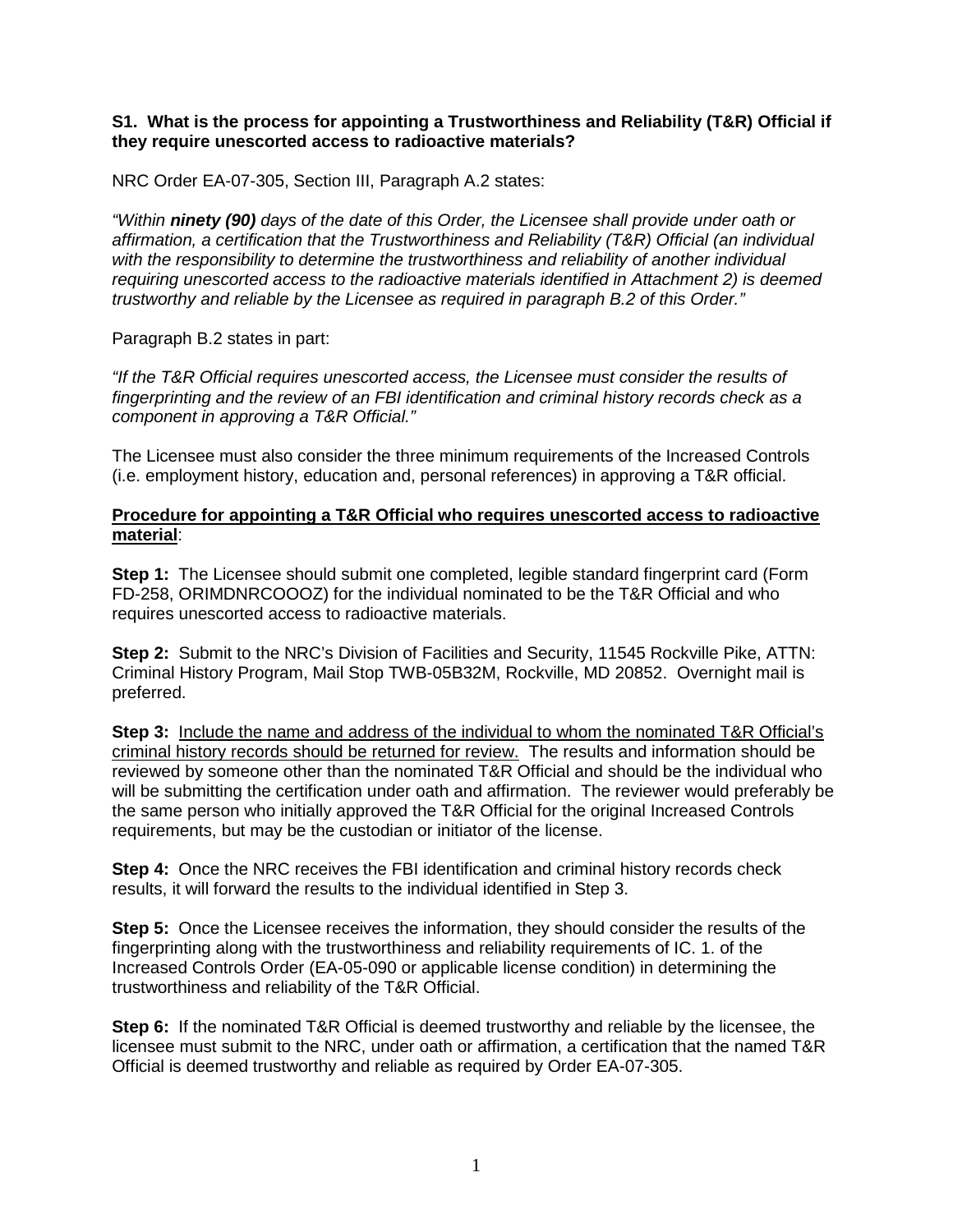The requirement to submit documents to the NRC under oath or affirmation may be satisfied by using a notary public to authenticate oaths or affirmations and to certify that the information provided is correct and true. An alternate method for complying with the oath or affirmation requirement is presented in the United States Code, Title 28, Section 1746 (28 USC 1746). This method allows use of the following unsworn declaration to satisfy the oath or affirmation requirement:

I declare [or certify, verify, state] under penalty of perjury that the foregoing is true and correct.

# Executed on [date] [Signature]

When applying this declaration, it must be used verbatim. Licensing documents accompanied by this un-sworn declaration satisfy the requirement that such documents be submitted under oath or affirmation.

The initial certification must be submitted to the NRC within **ninety (90)** days of the date of the Order via one of the acceptable methods specified in the December 5, 2007 cover letter to the Order, and should be addressed to the Director, Office of Federal and State Materials and Environmental Management Programs, Attention: Christian Einberg.

In addition, a copy of this certification must be submitted with all subsequent fingerprints submitted to the NRC. Additionally, each time a new T&R Official is appointed, a new certification must be provided with the next submittal to the NRC.

#### **S2**. **Can additional employees (e.g., new hires or existing employees changing positions within the company who did NOT have unescorted access prior to the date of the Order) be granted unescorted access to radioactive materials quantities of concern prior to the establishment of a fingerprinting program and certification that the Trustworthiness and Reliability Official is deemed trustworthy and reliable?**

No. Prior to being granted unescorted access to material, all additional employees the licensee identifies after the date of the Order as requiring unescorted access, must be determined to be trustworthy and reliable based upon the requirements of the Increased Controls and the review of their FBI identification and criminal history records. The Order also requires that within 90 days of the date of the Order that licensees establish a fingerprinting program and provide under oath or affirmation a certification that the Trustworthiness and Reliability Official (T&R Official) is deemed trustworthy and reliable by the licensee.

Only after the T&R Official has been certified to be trustworthy and reliable, can the T&R Official make trustworthiness and reliability determinations for any employee who requires unescorted access after the date of the Order. Each submittal of fingerprints to the NRC must be accompanied with a copy of this certification. See question 33 and supplemental question S1 for guidance on appointing and certifying a Trustworthiness and Reliability Official.

## **S3. Who can perform the task of fingerprinting for my employees?**

Licensees must have their fingerprints taken by an authorized official, such as a representative from a local law enforcement agency. However, an authorized official, for the purposes of taking fingerprints, could be available through private entities, contractors, or an established on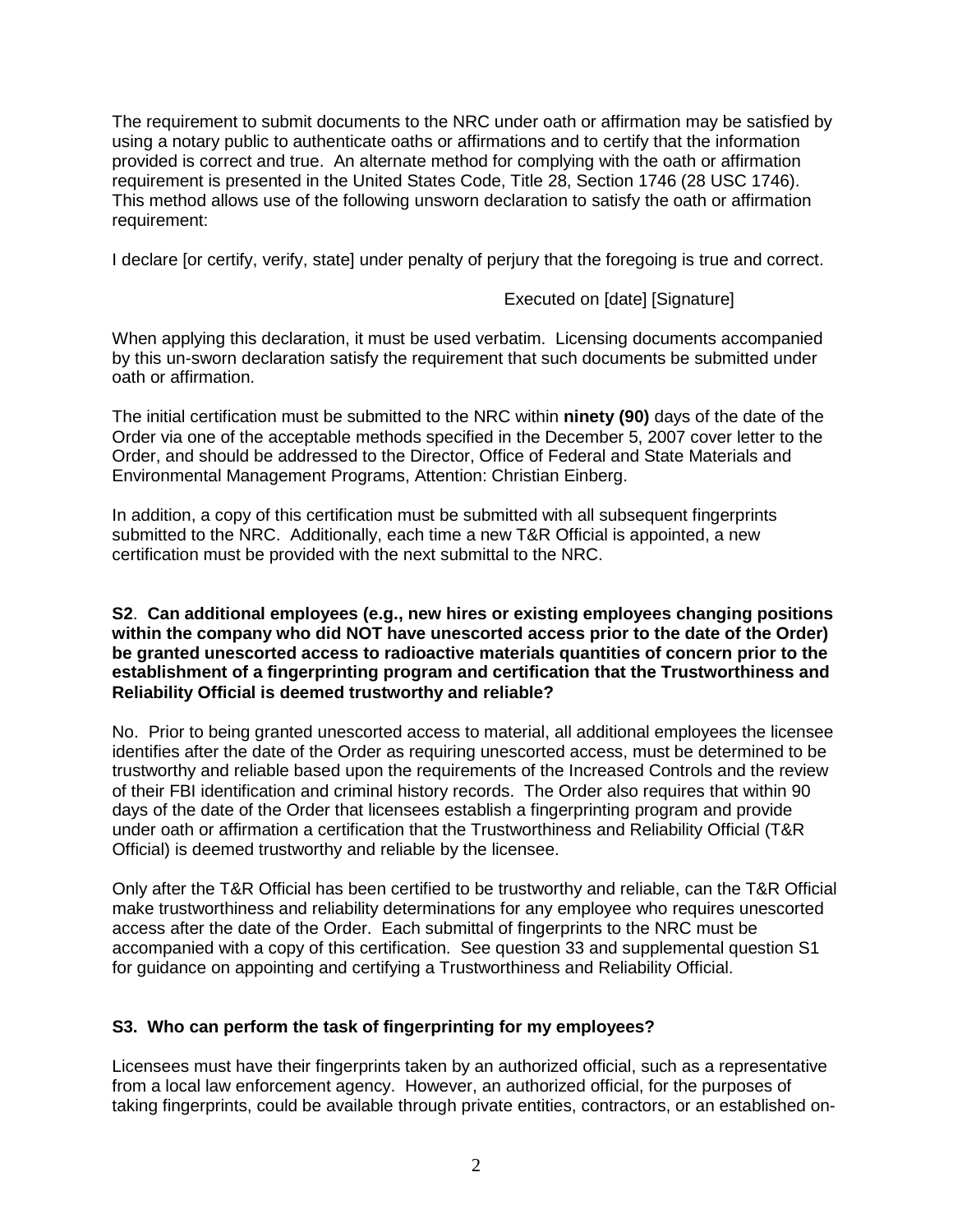site fingerprinting program. If a licensee has fingerprints taken at a facility other than that of a recognized Federal, State, or local law enforcement agency, the licensee should ensure that the prints are taken legibly and match the identity of the individual named on the fingerprint card.

In these cases, the individual taking fingerprints should at a minimum:

1) Be trained to take fingerprints *(Training to take fingerprints is offered through the FBI, or may be available from local law enforcement agencies and some professional associations.)*;

2) Verify the identity of the individual being fingerprinted by checking a governmentissued picture identification *(e.g. a passport or driver's license)* and that the name on the card matches the government issued identification.

3) Sign the block on the fingerprint card labeled "SIGNATURE OF OFFICIAL TAKING THE FINGERPRINTS."

The licensee must ensure that complete and accurate information is provided in accordance with 10 CFR 30.9. available at:

<http://www.nrc.gov/reading-rm/doc-collections/cfr/part030/part030-0009.html>

For additional related information, also see Q&A 9, 10, 11, Enclosure 2 "Procedures for Processing Fingerprint Checks," and Attachment 3 to the Order EA-07-305.

*\*\*This Q&A supersedes Q&As 6, 7, and 8 enclosed (Enclosure 4) with the Order EA-07-305, as issued on December 5, 2007.* 

**S4. How is the initial trustworthiness and reliability (T&R) determination and certification made (based on fingerprints and a criminal history record check) if the individual to be designated as the T&R official is also the license custodian, initiator, or applicant, and has unescorted access?**

In most cases, there will be no one within an organization or company, above the custodian or initiator of a license ("licensee"), previously determined trustworthy and reliable for purposes of evaluating background check and criminal history information and making the initial determination as to whether a designated T&R official is trustworthy and reliable.

Within the licensing process, there are a series of screening criteria used by the reviewer to assess information regarding the applicant. The purpose of the screening criteria is to provide reasonable assurance that radioactive material will be used as intended. The fact that a regulatory authority, using established processes, has authorized the individual applicant to possess radioactive material quantities of concern provides the basis for allowing the applicant to appoint T&R officials.

Where the licensee or applicant requires unescorted access and intends to designate himself or herself as the T&R Official, the licensee or applicant should submit fingerprints to the NRC and indicate that the results of the criminal history record check be returned directly to him or her, specifying the appropriate address. Once the criminal history information has been received by the licensee or applicant, the results must be reviewed and filed by the licensee or applicant and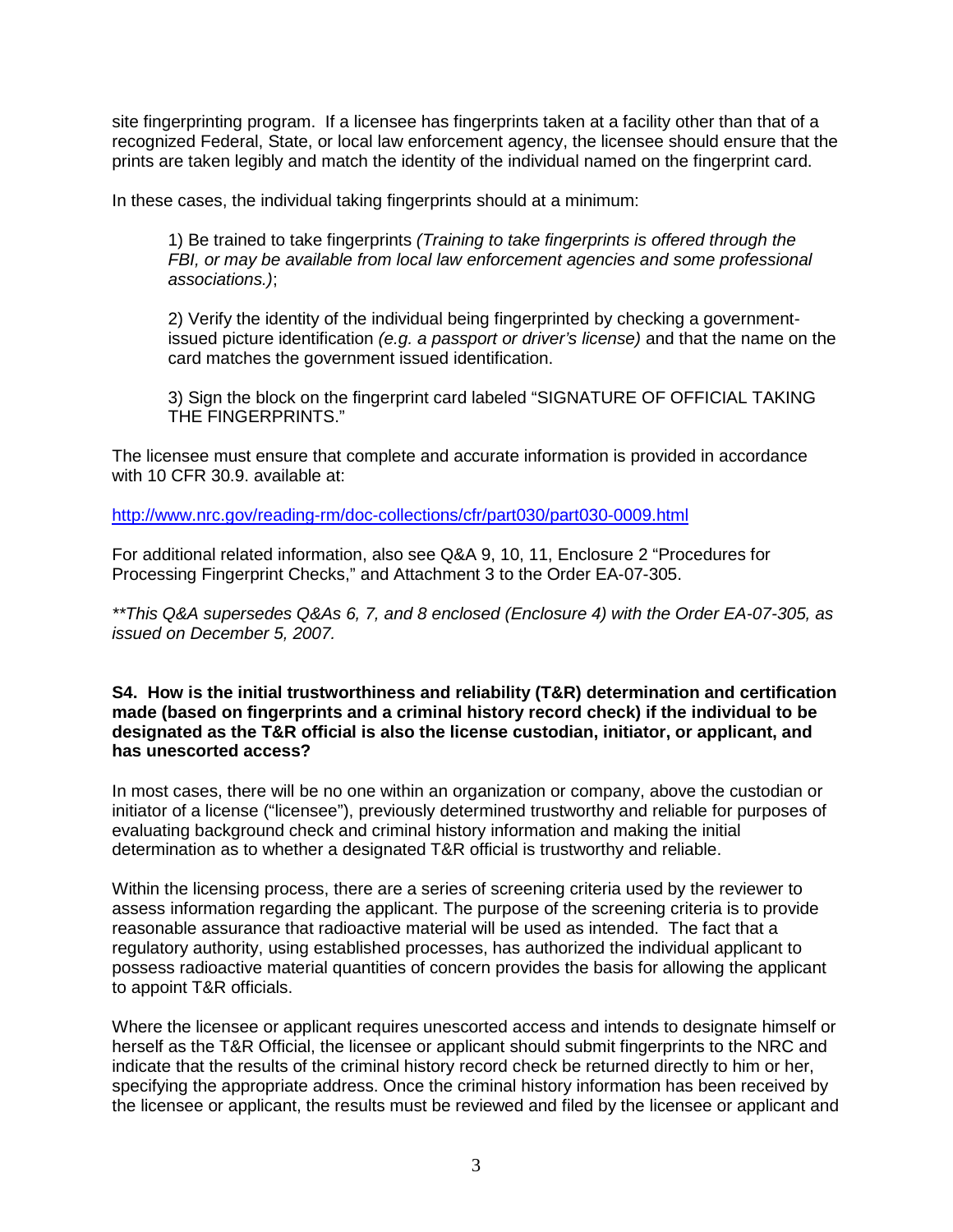made available to NRC inspectors for ensuring compliance with the fingerprinting requirements. The licensee or applicant must then submit a letter to the NRC certifying under oath and affirmation that he or she is the initial T&R official for the license. The licensee or applicant can then make T&R determinations for other employees who require unescorted access subject to the fingerprinting requirements, or designate other T&R officials for the purpose of reviewing criminal history information.

A letter certifying a T&R official under oath and affirmation must accompany each additional submission of fingerprints to the NRC. This letter must specify the name(s) and address of the T&R official(s) who will review the criminal history information from the FBI for a given lot of fingerprints.

#### **S5. Must the certification for the Trustworthiness and Reliability (T&R) Official required by section III.A.2. of the Order specifically identify the T&R Official by name, or can it apply generically to the position within the company that is designated as the T&R Official (e.g., the Security Officer or a Human Resources position)?**

The certification that the T&R Official is deemed trustworthy and reliable must specifically identify the name or names of the individual(s) designated as the T&R Official(s). This applies to the initial certification required by section III.A.2. of the Order and the certification provided with each fingerprint submission required by item 4. of the "Specific Requirements Pertaining to Fingerprinting and Criminal History Records Checks" (Attachment 3 to the Order).

If the licensee has designated multiple individuals to serve as the T&R Official, the licensee may either provide separate certifications for each T&R Official, or provide a single certification that identifies each of the T&R Officials by name.

The certification provided with each fingerprint submission need only identify the T&R Official to whom the licensee specifies the results should be returned (see item 3 of the "Procedures for Processing Fingerprint Checks). A copy of the initial certification is acceptable if it includes the name of the specified T&R Official. If the name of the T&R Official changes, a new certification must be prepared that includes the name of the new T&R Official and be provided the next time fingerprints are submitted.

#### **S6. When completing the fingerprint cards, NRC Licensees should use their NRC docket number in the field "YOUR NO. OCA." Since Agreement State Licensees do not have NRC docket numbers, what should they use to complete the field?**

Agreement State Licensees should use their two letter State abbreviation followed by a dash and the Licensee's license number (e.g. CA-123456).

## **S7. When making a payment to the NRC through Pay.gov for processing of fingerprints, Pay.gov requires a TCN. What is a TCN and what information should go in this field?**

TCN stands for "Transaction Control Number" and it identifies payment for the processing of fingerprints for any given individual. The TCN is a tool for Licensees to track their submissions and may include any number of identifying information that would be useful for that purpose.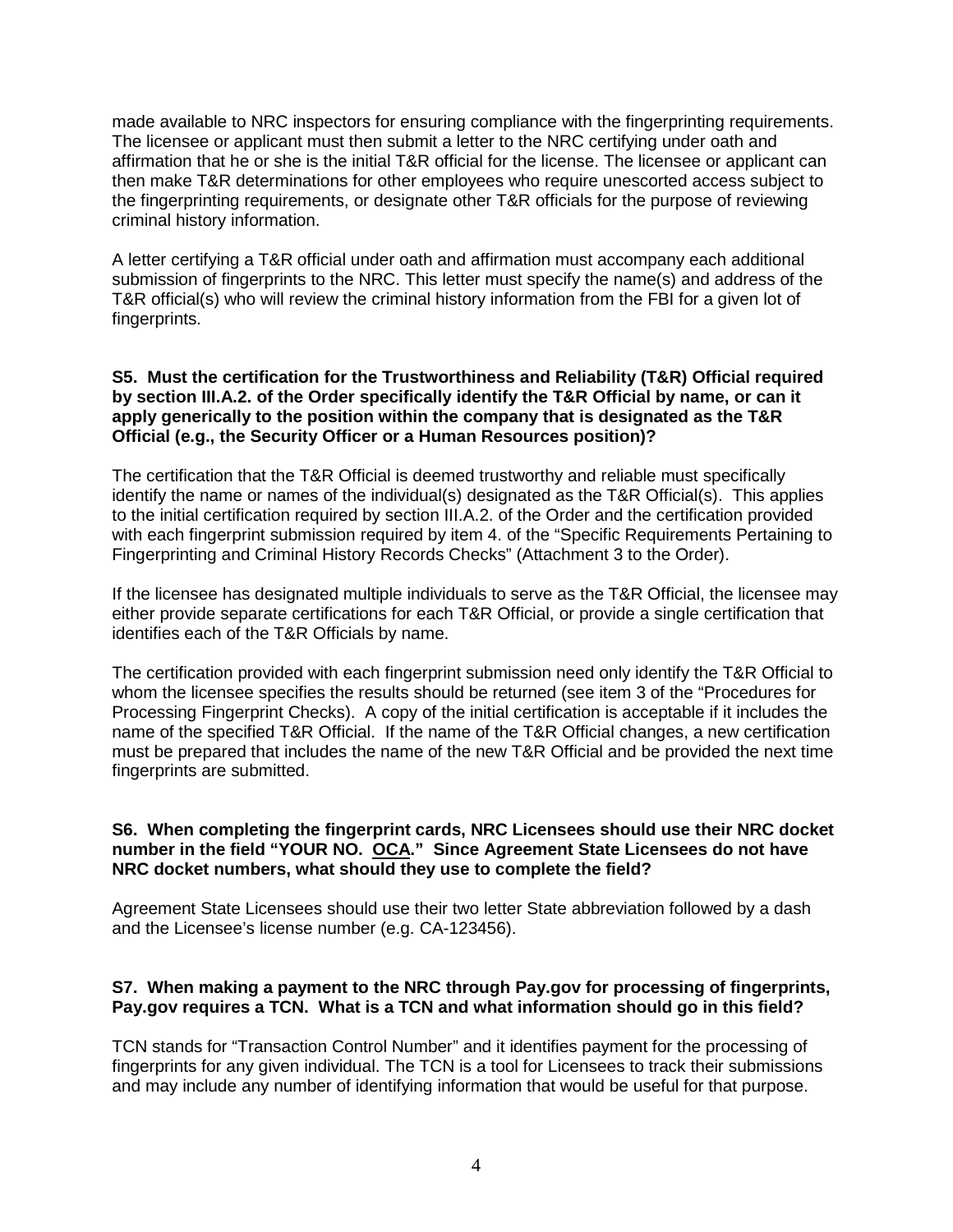For instance, Licensees can include the names of one or more individuals for whom payment is being made, Licensee's name and/or date of submittal.

## **S8. Can I submit my fingerprints electronically to the NRC?**

Yes. Some Licensees may choose to make arrangement with the NRC to submit fingerprints electronically to the NRC. However, for many Licensees this option may be prohibitive, due to the cost associated with the purchase of electronic fingerprinting equipment. To establish an electronic fingerprinting program with the NRC, please contact NRC's Facility Security Branch at 301-492-3531. Please note that electronic submission of fingerprints to the NRC must come directly from the Licensee.

### **S9. If I submit fingerprints electronically, how should I provide an electronic copy of the oath or affirmation that is required to accompany each submission?**

Copies of oaths or affirmations can be submitted by fax to 301-492-3448 or by email sent to [Doreen.Turner@nrc.gov](mailto:Doreen.Turner@nrc.gov) with a ".pdf" format attached. Each submittal should indicate the names of the individuals for whom the oath or affirmation is being provided.

# **S10. What happens to the fingerprint cards after the NRC receives it from the Licensee?**

The NRC scans the fingerprint cards to transmit to the FBI electronically. The cards are retained and secured for approximately a month after which time they are destroyed in accordance with federal guidelines.

## **S11. Does the initial Trustworthiness and Reliability Official certification go to the Agreement State for Licensees in Agreement States?**

Yes. Agreement State Licensees will implement fingerprinting requirements in response to a State's legally binding requirements, such as license conditions. The Agreement State Licensees must submit their initial Trustworthiness and Reliability Official certification to the State regulatory authority or licensing agency that imposed the requirements.

## **S12. How should large companies that are licensed in multiple jurisdictions respond to the fingerprinting requirements?**

The fingerprinting requirements are imposed based on the license, not the company. If a company holds multiple licenses subject to the fingerprinting requirements, it must respond for each license. For example, if a company holds two NRC licenses, it must respond for both licenses. If convenient, the company may submit a combined response covering both licenses, but the response must address each of the licenses (i.e., "Joe Smith, RSO for both of our licenses, will serve as the T&R Official for both licenses XX-XXXXX-01 and XX-XXXXX-02.") Companies licensed in multiple jurisdictions must respond to each jurisdiction in which it holds a license subject to the fingerprinting requirements.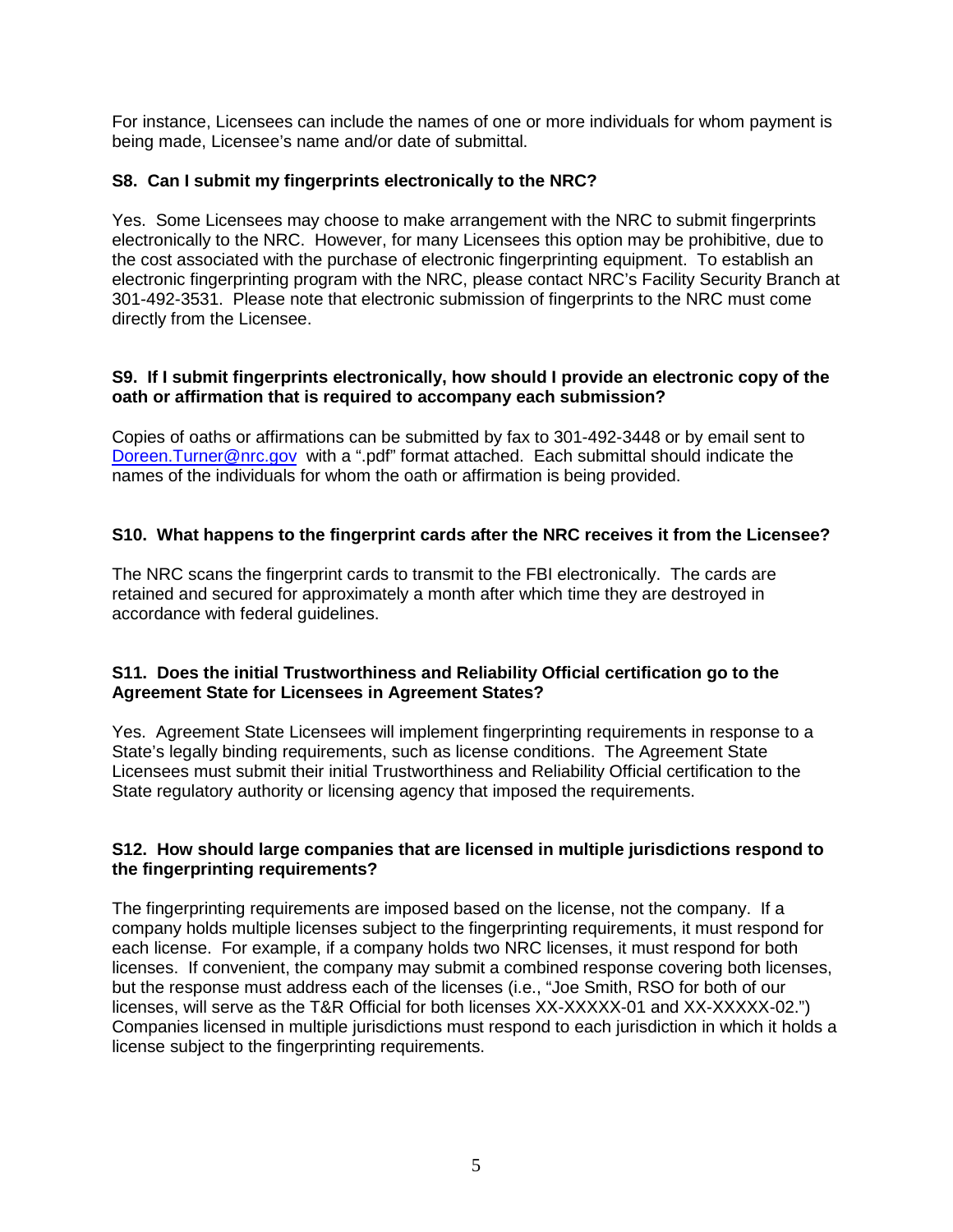### **S13. Whom should I notify if the results from a FBI identification and criminal history records check indicate that an individual is identified on the FBI's Terrorist Screening Data Base?**

NRC Licensees are required to notify the NRC's Headquarters Operations Office at 301-816- 5100 within 24 hours. Similarly, Agreement State Licensees are required to notify their State Regulatory Agency who issued their license within 24 hours.

### **S14. The June 2, 2008 implementation deadline has passed and I have not completed the trustworthiness and reliability adjudication process for certain individuals because I have not received classifiable fingerprint/FBI criminal history check results. Should I submit a request for relief from the implementation deadline?**

A request for relief from the June 2, 2008 implementation deadline is not necessary if the initial fingerprint submissions for individuals requiring unescorted access to radioactive materials in quantities of concern were submitted to the Nuclear Regulatory Commission (NRC) by the implementation deadline. For these individuals, the trustworthiness and reliability adjudication process should be completed within a maximum of 35 days from the date of receipt of classifiable fingerprints and criminal history reports. Licensees operating within Agreement State jurisdiction should work with their respective authorities to meet Agreement State specific implementation deadlines.

#### **S15. What are the next steps in the process if the FBI rejects a Form FD-258 (fingerprint card) because the fingerprints are not classifiable? What options are available to licensees if an individual's fingerprints cannot be classified based on conditions other than poor quality after multiple attempts?**

The overwhelming majority of fingerprint cards are returned as classifiable (i.e., can be read by the FBI and used to identify the individual). If the initial fingerprint submission is returned by the FBI because the fingerprint impressions cannot be classified, the fingerprints may be retaken and resubmitted (i.e., new Form-258 or electronic submission) for a second attempt. The licensee will not be charged for the resubmission if the licensee provides a copy of the FBI response indicating the fingerprints could not be classified or the FBI Transaction Control Number (TCN).

If the FBI is unable to classify the second submission of fingerprints, the licensee can submit additional fingerprint impressions for the individual, as follows:

- 1. The third fingerprint card submission will require payment of an additional \$26 processing fee.
- 2. If the third submission is also returned as unclassifiable, the licensee may submit a fourth set of fingerprints. An additional fee is not required because the fee for the third submission includes one resubmission. As with the second submission, the FBI response or TCN should be included, or the submission may be treated as a new request and an additional fee may be charged.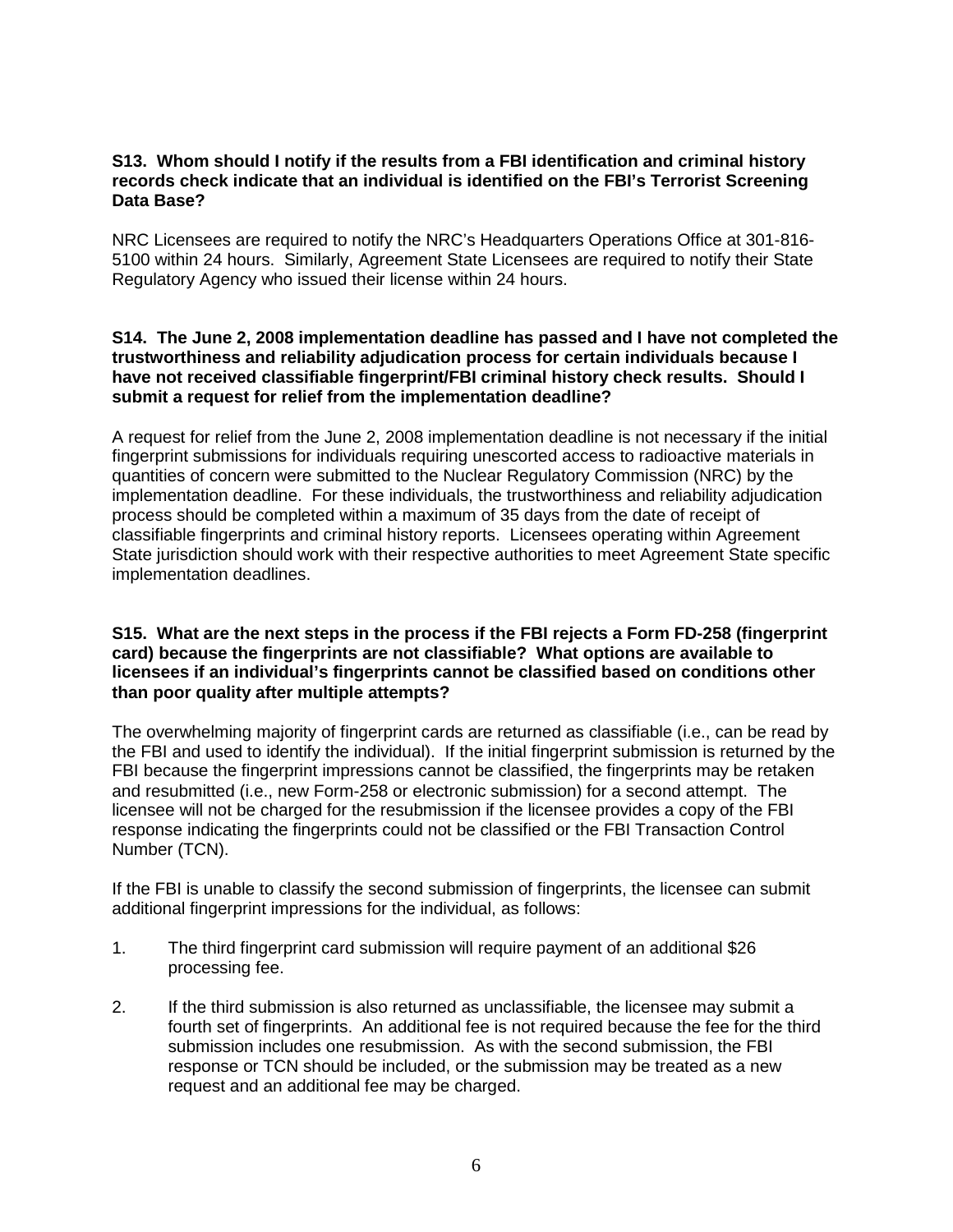Please note that a licensee can opt to take and submit the third and fourth sets of fingerprints together to avoid a potential delay in the response. If the third set is returned as unclassifiable, NRC will automatically resubmit the fourth set.

- 3. If the fourth submission is returned as unclassifiable, the licensee should submit six (6) additional fingerprint cards for the individual. All six cards will be forwarded to the FBI, who will take what they believe to be the best quality prints from each card to make a complete set of fingerprints. An additional \$26 processing fee is required and covers the processing of all six fingerprint cards, but does not include an additional resubmission.
- 4. If the FBI is unable to obtain classifiable fingerprints from the six cards, **based on conditions other than poor quality** (e.g., medical conditions or physical anomalies that prevent the taking of readable prints), then the NRC will automatically request a check based on a name search for the individual, and will forward the results to the licensee.
- 5. No further submissions will be required, and the licensee can consider the results of the name search-FBI identification and criminal history records check as a component in determining trustworthiness and reliability in accordance with IC 1.

The NRC will consider licensee requests for deviation from the above process for good cause (e.g., a demonstrated history of difficulty providing classifiable fingerprints during other fingerprinting programs or a documented medical condition or physical anomaly that can prevent the taking of readable prints). Licensees may submit a request for consideration of alternatives, and provide the basis for the need for an alternative process to NRC's Facilities Security Branch in the Division of Facilities and Security (requests may be made by phone at 301-492-3531, mailed to the mailing address in Enclosure 2 to the Order, by FAX to the attention of Doreen Turner at 301-492-3448 with a cover sheet attached, or e-mailed to [Doreen.turner@nrc.gov\)](mailto:Doreen.turner@nrc.gov). Please note that requests for an alternative to the above process will not affect a licensee's responsibility to fingerprint individuals for unescorted access or to comply with the trustworthiness and reliability requirements of IC 1.

Licensees should be aware that Steps 3 and 4 do not occur often, and should take notice that Step 4 may only occur in instances where the FBI has determined that the fingerprints can not be classified based on conditions other than poor quality. Failure to provide quality fingerprint impressions may result in the individual not able to be considered for unescorted access.

Fingerprints may be unclassifiable for a number of reasons, including:

- 1. Incomplete impressions (fingers not completely rolled from one side of the nail to the other).
- 2. Left and right hands reversed on the fingerprint card.
- 3. The same hand or finger printed twice on the card.
- 3. Fingerprints are not clear and distinct (smudged, uneven, too dark or light, etc.).
- 4. Fingers on the card are missing or partially missing without an explanation.

To avoid rejection of fingerprints by the FBI as "unclassifiable," the person taking the prints should ensure they are of good quality and do not include any of these deficiencies, and follow the instructions on the back of the fingerprint card. Also, fingerprint cards with incomplete or missing information will be returned to the licensee to provide complete information, resulting in a delay in processing.

The FBI has provided guidance on the taking of fingerprints for submission to the FBI at [http://www.fbi.gov/hq/cjisd/takingfps.html.](http://www.fbi.gov/hq/cjisd/takingfps.html) This guidance also discusses special situations, such